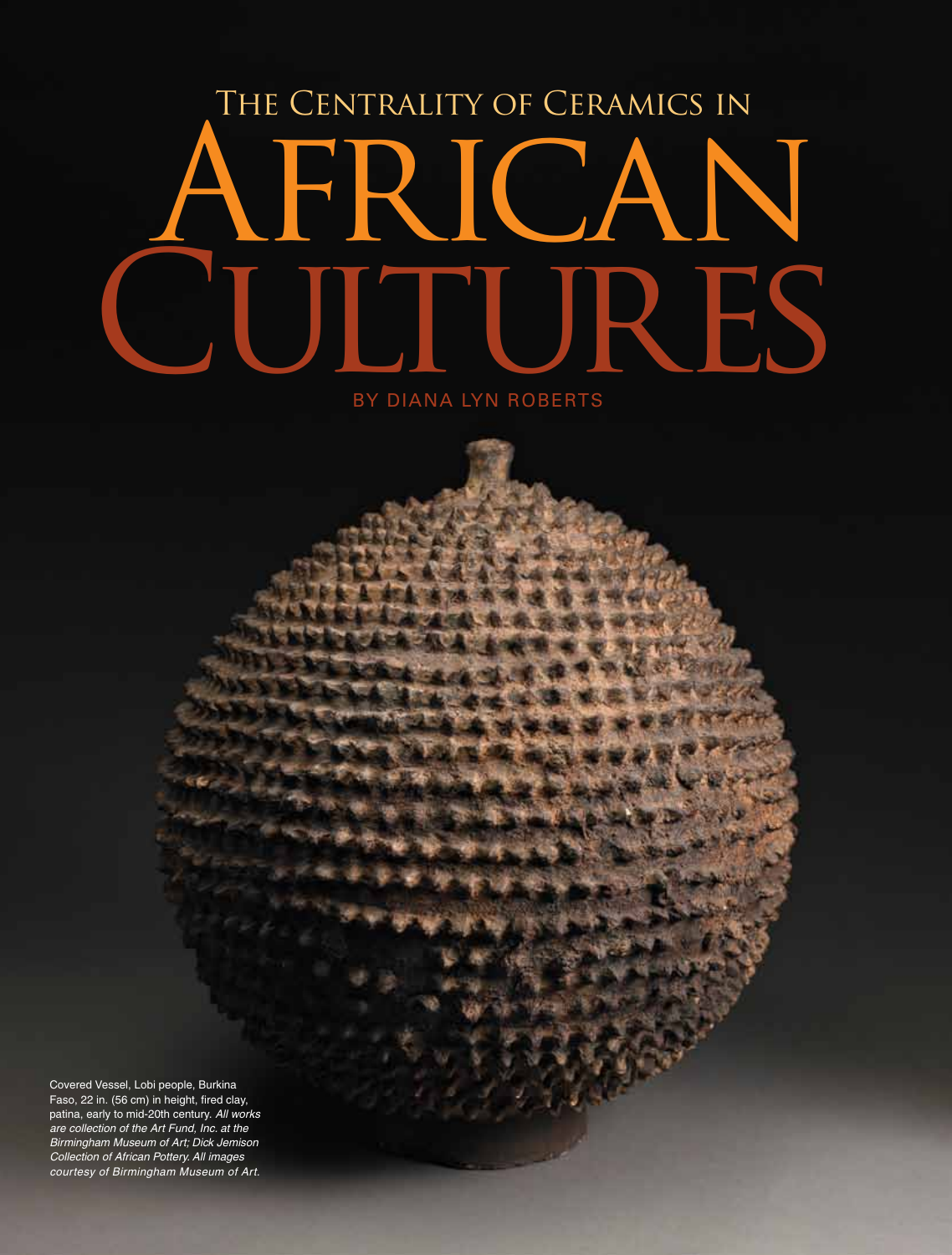

Beer Pot, Zulu people, South Africa, 17½ in. (45 cm) in diameter, fired clay and slip, 20th century.



Vessel, Bamana people, Mali, 22½ in. (57 cm) in height, fired clay, 20th century.

In today's tightly controlled museum environments, one doesn't expect to come across a gallery with industrial shelves filled floorto-ceiling and wall-to-wall with closely packed African pots. Yet in May of 2011, just past the final display case of the exhibition at the Birmingham Museum of Art (BMA) (www.artsbma.org) entitled, "African Artistry in Clay and Iron," a small gallery was in process of becoming temporary storage—for the moment blocked only by a stanchion and a friendly guard—where small, fragile, burnished vessels sat next to rough oversized jars with elaborate carved or embossed surfaces, next to crates that hadn't even been opened yet. The pots were just arriving from local collector and artist Dick Jemison and, the guard had heard, it was one of the finest collections of African ceramics in the country. Indeed, the 406-piece Jemison Collection of African Ceramics—now officially entered into the BMA's permanent collection—has prompted a full redesign of the African galleries, emphasizing the BMA's museumwide commitment to ceramic display, history, and scholarship. A gallery dedicated to African ceramics opens this month, reinforced by the museum's inaugural Bunting Biennial Ceramics Symposium, a scholarly conference held in conjunction with the 28th Annual Alabama Clay Conference.

Until recently, African ceramics has held a somewhat peripheral position in the Western artistic consciousness and in museum holdings. The influence of African art on the early Modernists is a common axiom in the Western canon (with further appropriation of African imagery by later artists), but the weight of art history and the colonial collections that inform it—rests almost entirely on the shoulders of carved masks and figurative sculpture, with an occasional nod to iron or bronze work, textiles, and luxury items in gold or ivory. Yet the prominence of ceramics in traditional daily

life and ritual, not to mention indigenous systems of value and connoisseurship, tells a different story of the African engagement with clay and aesthetic continuities between materials. This is the more complex view of African aesthetics that will be explored in the newly re-designed African galleries at the BMA, guided by Curator of the Arts of Africa and the Americas, Emily Hanna.

"It's unusual for art museums (as opposed to natural history museums) to have extensive collections of African ceramics," says Hanna, who became enamored of local traditions on her first research trip to Burkina Faso in 1989. Noting that the scale of most pots require storage and display space that many museums just don't have, Hanna acknowledges that accepting a gift of over 400 of them was a huge commitment for the museum, which involved rethinking—and funding—both storage and display.

"The Museum's African collections now consist of about 2000 objects, including masks, figure sculpture, ritual objects, musical instruments, furniture, jewelry, textiles, costume, basketry, ceramics, and metal arts," says Hanna, noting that the main gallery accommodates about 150 objects. So how many pots can be shown? "Maybe ten," she says, a fact that prompted the idea of creating a new, dedicated ceramics gallery. Located directly across from the main African display, the new space accommodates up to 50 ceramic objects at a time, which will be rotated on a regular basis to "explore regional style, symbolism, function, and other themes." A flat screen in the gallery features video of "African ceramics in context—being formed, fired, and used," and the education department is developing a range of other interpretive tools. Exhibit designer Terry Beckham has developed a floor plan that both accommodates and references the shape of the pots, incorporating design elements and a common conceptual framework that ties it to the main African gallery.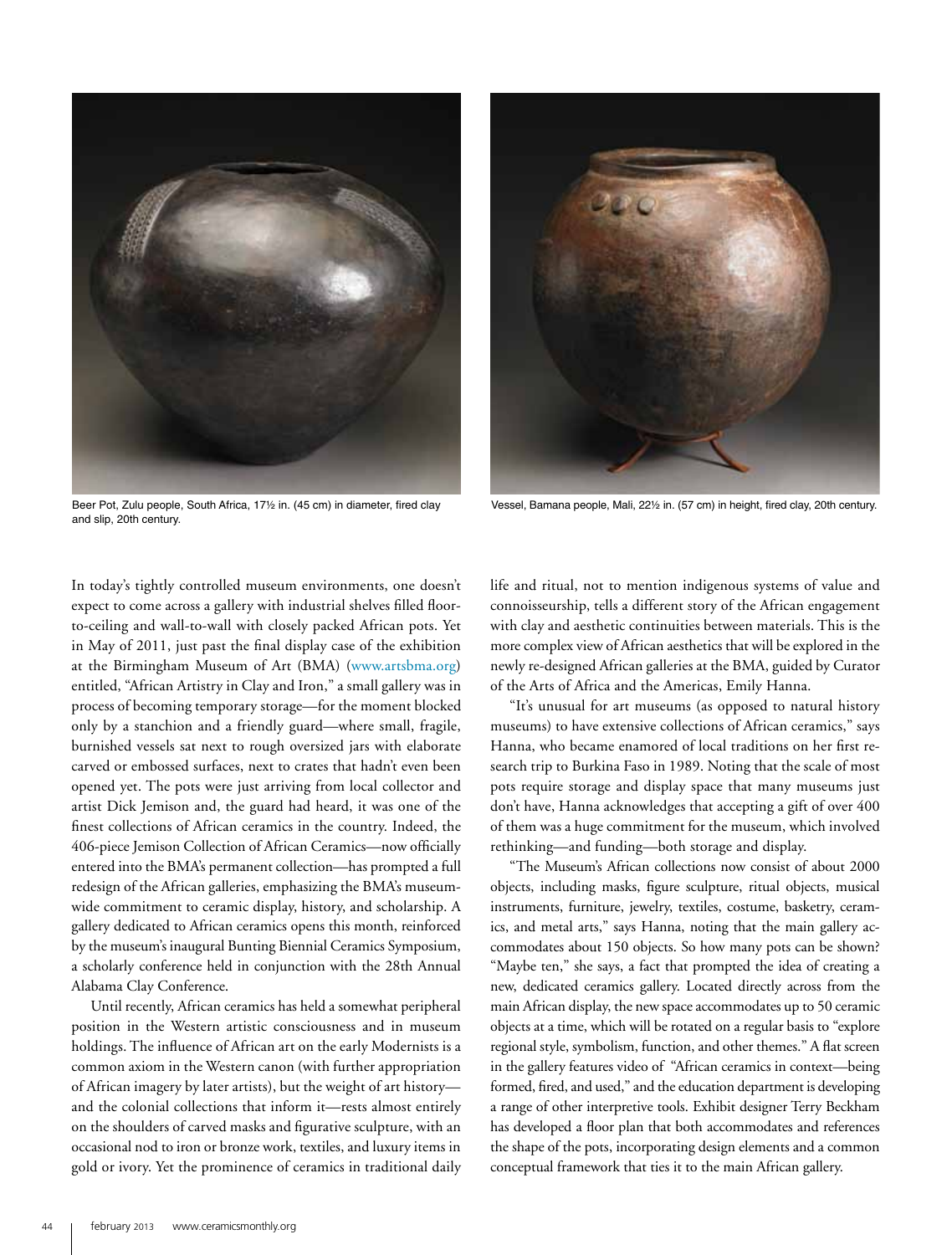**For Hanna, documenting and researching the collection is a return to her scholarly roots. While her primary fieldwork in Africa focused on masquerade traditions, an engagement with ceramics was inevitable, "In African villages, ceramics and ceramic production are everywhere, a recognized aspect of the living culture." Ultimately, her research in Burkina Faso showed that in celebrating the primary creation myth, the ritual masquerade underscores a sacred trust between the farmers, the blacksmiths and potters, and the griots—poet-musicians who maintain the culture's oral history. "In this central covenant," she says, "there's an important interaction between the three factions that keep the culture going, with blacksmiths (men) and potters (women) transforming the elements of the earth, through fire, into the essential tools of physical and cultural survival."** 

**"African ceramics are central to daily life," Hanna states, "and their production and function tie contemporary African life to the ancient past. Pots are still used to store and serve beverages and food; for cooking and brewing beer; storing grain and valuables; and are** 

Vessel, Mangbetu people, Democratic Republic of the Congo, 16 in. (41 cm) in length, fired clay, 20th century.

**used in ritual healing, initiatory, and funerary rites. They are often included in burials or as grave markers. Some pots are handed down as heirlooms, and others are smashed after their owner's death. Each culture group has a distinctive style of pottery, and some groups produce ceramics that are renowned and acquired by other groups. Patterns and designs are coded, and symbolize many things, from fertility to the medicinal contents of the vessel. The women and men who make pots are guardians of specialized knowledge that is not shared." Formal aspects give clues to spiritual or ritual function: a spiked surface is "something you should take note of," says Hanna, a visual warning on jars that may contain powerful medicine or ritual substances that should be approached with caution and respect. Metaphorical attributes and symbolism are also common, especially in reference to the human body and its adornment. In** 

> **Cameroon, pots are gendered: big, rounded vessels are female, ceramic dippers and lids tend to be male. Other design elements reference textile patterns, musical instruments, or folklore.**

> > ww.ceramicsmonthly.ceramics.ceramics.ce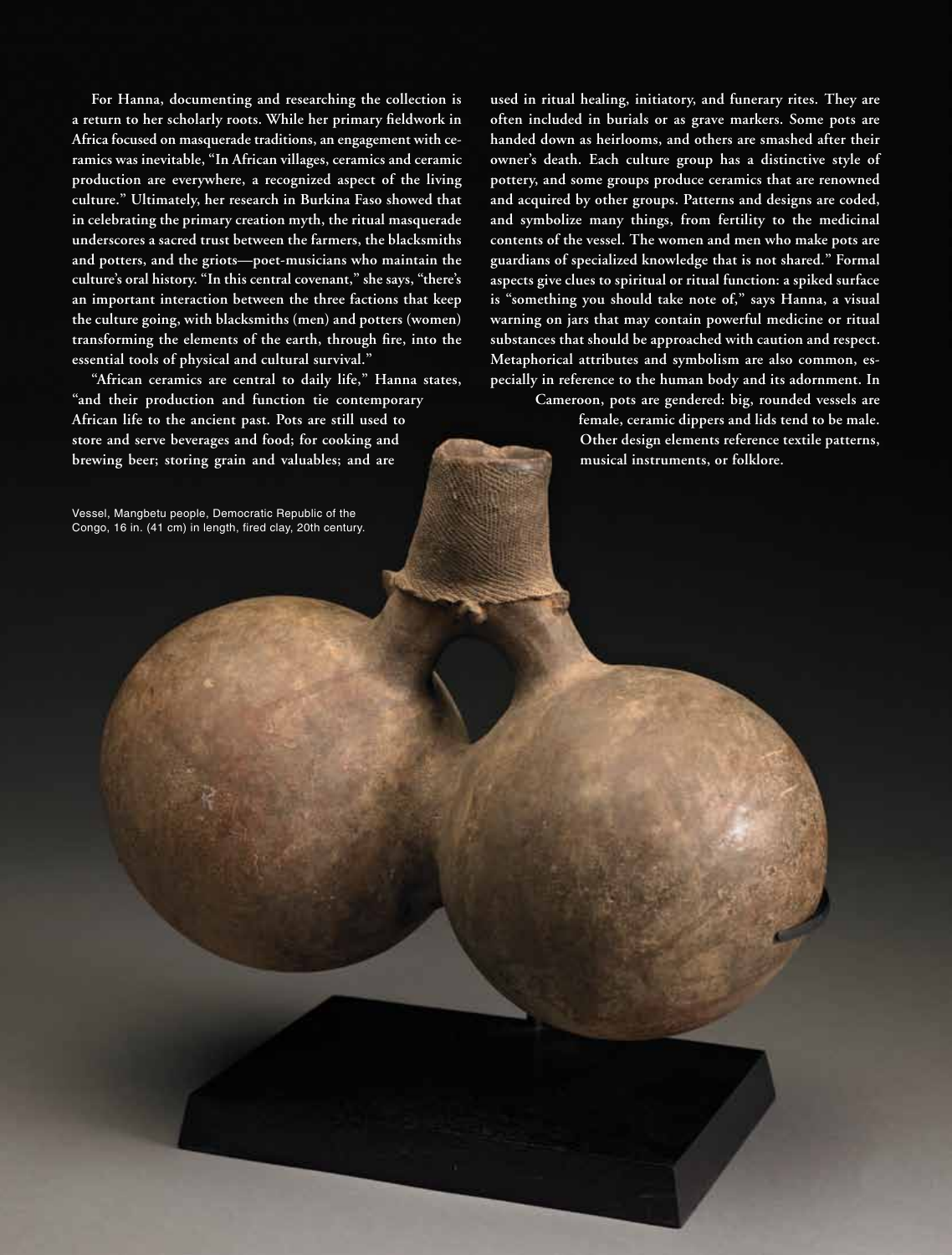These are a few of the insights Hanna hopes to highlight in the ceramics gallery, focusing on the range of form, function, process, and aesthetics. The main African gallery will also be fully redesigned, closing in late spring with a grand re-opening slated for November 2013. Hanna's goal is to display more of the collection, developing a nuanced conceptual and symbolic framework for interpreting the material and presenting a broader idea of what *African* really means. Emphasizing the range of artifacts in the collection, Hanna aims to bring modern Egypt and Ethiopia into the room, and to incorporate North African Islamic artifacts like Q'uran boards, Coptic Christian artifacts, and even African Judaic objects—aspects of Africa's vast range of geography, culture, and history that are often left out of regionally focused museum collections and Western conceptions of the continent.

The bias toward sub-Saharan masks and figure sculpture tends to dominate Western collections, but Hanna says, "there is a

Oceanic artifacts, Jemison has collected broadly, and his range of interests has profoundly influenced both his own artwork and his broader aesthetic vision.

"Dick has such an interesting collection of ethnographic art from all over the world," says Hanna, who has found in Jemison a kindred spirit and willing collaborator. "We showed his beautiful collection of Katsina dolls. We've borrowed Pueblo ceramics, and talked about a number of exhibition ideas I'd like to develop—he has a marvelous group of Central American portable altars called *nichos*, and a fantastic group of Dogon masks from Mali. He is drawn to particular forms and materials, and his eye is unerring he chooses great objects every time."

Jemison's obsession with African ceramics began when he and a friend traveled to South Africa to study wildflowers and architecture in the wine country. What he discovered were Zulu beer pots, plus a range of other ceramic vessels, which he knew were underval-



Pot, Matakam people, Cameroon and Chad, 26¼ in. (67 cm) in height, early to mid-20th century.

Pot, Igbo people, Nigeria, 14½ in. (37 cm) in height, fired clay and slip, early to mid-20th century.

Pot, Yungur people, Nigeria, 19½ in. (50 cm) in height, fired clay and slip, early to mid-20th century.

growing interest on the part of museums and private collectors in works that would traditionally be considered craft, such as textiles, ceramics, and metal art." Artist and Birmingham native-son, Dick Jemison, is just such a collector. Jemison started collecting in the late 1970s when he moved to Santa Fe. Like many artists, Jemison started studying and acquiring objects that interested him visually, though he soon began to collect in series, and in depth. From Native North American and Spanish colonial objects to African and

ued by Western scholars, museums, and collectors. In the five-year period of 2002–2007, Jemison had essentially tipped the balance by acquiring a vast collection of mostly 19th- and 20th-century works, but a few that Hanna suspects may be much, much older.

It wasn't Jemison's intention to build an encyclopedic collection, but his tendency to acquire as many examples as he can of forms and surfaces that appeal to him has resulted in a particularly rich body of works that allows for both aesthetic breadth and in-depth